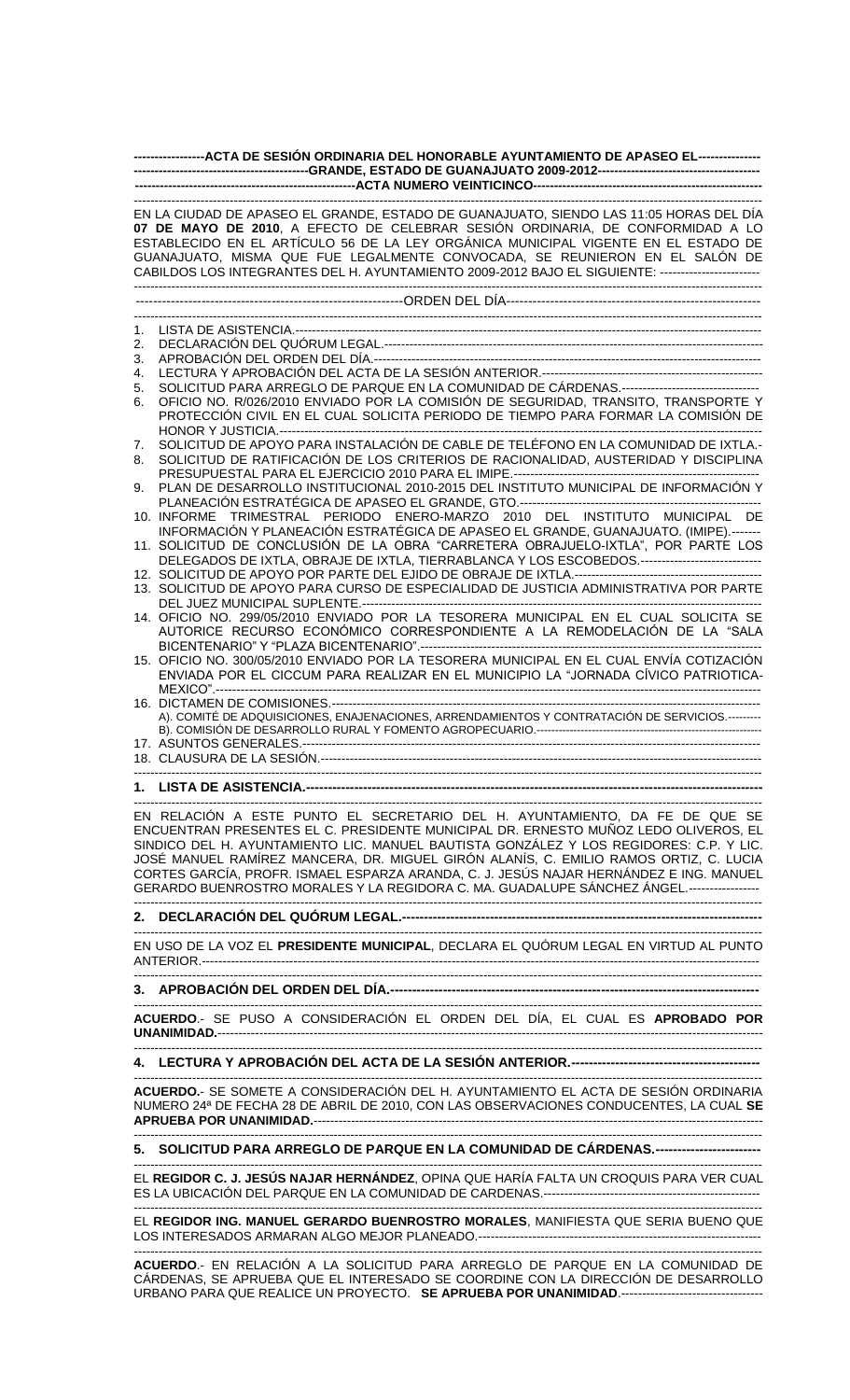### ------------------------------------------------------------------------------------------------------------------------------------------------------- 6. OFICIO NO. R/026/2010 ENVIADO POR LA COMISION DE SEGURIDAD, TRANSITO, **TRANSPORTE Y PROTECCIÓN CIVIL EN EL CUAL SOLICITA PERIODO DE TIEMPO PARA FORMAR LA COMISIÓN DE HONOR Y JUSTICIA.---**

------------------------------------------------------------------------------------------------------------------------------------------------------- **ACUERDO**.- EN RELACIÓN AL OFICIO NO. R/026/2010 ENVIADO POR LA COMISIÓN DE SEGURIDAD, TRANSITO, TRANSPORTE Y PROTECCIÓN CIVIL EN EL CUAL SOLICITA PERIODO DE TIEMPO PARA FORMAR LA COMISIÓN DE HONOR Y JUSTICIA, ESTE H. AYUNTAMIENTO 2009-2012 CONCEDE EL PLAZO SOLICITADO POR LA COMISIÓN. **SE APRUEBA POR UNANIMIDAD**.-------------------------------------------

### ------------------------------------------------------------------------------------------------------------------------------------------------------- **7. SOLICITUD DE APOYO PARA INSTALACIÓN DE CABLE DE TELÉFONO EN LA COMUNIDAD DE IXTLA.--------------------------------------------------------------------------------------------------------------------------------**

------------------------------------------------------------------------------------------------------------------------------------------------------- EL **REGIDOR DR. MIGUEL GIRÓN ALANÍS**, MANIFIESTA QUE A EL SE LE HACE MUY INJUSTO QUE EL MUNICIPIO GASTE PUES TELMEX ES UNA EMPRESA QUE TIENE SUFICIENTES RECURSOS PARA SOLVENTAR ESTE GASTO.----------------------------------------------------------------------------------------------------------------

------------------------------------------------------------------------------------------------------------------------------------------------------- EL **PRESIDENTE MUNICIPAL DR. ERNESTO MUÑOZ LEDO OLIVEROS**, PROPONE PLATICAR CON LA EMPRESA TELMEX Y SI NO ESTA DE ACUERDO EN APOYAR SE SIGA PARA ADELANTE.------------------------

------------------------------------------------------------------------------------------------------------------------------------------------------- EL **REGIDOR DR. MIGUEL GIRÓN ALANÍS**, HACE EL COMENTARIO DE QUE EN LA COMUNIDAD DE EL VICARIO SACARON EL CABLE SUBTERRÁNEO Y SUGIERE SE PONGAN MÉTODOS DE SEGURIDAD.---

------------------------------------------------------------------------------------------------------------------------------------------------------- **ACUERDO**.- EN RELACIÓN A LA SOLICITUD DE APOYO PARA INSTALACIÓN DE CABLE DE TELÉFONO EN LA COMUNIDAD DE IXTLA, SE APRUEBA QUE PRIMERO SE HABLE CON EL PERSONAL DE LA EMPRESA TELMEX Y CON LA COMUNIDAD Y POSTERIORMENTE SE VEA LA POSIBILIDAD DE APOYAR. **SE APRUEBA POR UNANIMIDAD**.-------------------------------------------------------------------------------------------------------

#### ------------------------------------------------------------------------------------------------------------------------------------------------------- **8. SOLICITUD DE RATIFICACIÓN DE LOS CRITERIOS DE RACIONALIDAD, AUSTERIDAD Y DISCIPLINA PRESUPUESTAL PARA EL EJERCICIO 2010 PARA EL IMIPE.--------------------------------**

------------------------------------------------------------------------------------------------------------------------------------------------------- EL **REGIDOR C.P. Y LIC. JOSÉ MANUEL RAMÍREZ MANCERA**, HACE LA OBSERVACIÓN DE QUE EN LO RELATIVO A GASTOS MÉDICOS Y ASISTENCIA MEDICA, EL APOYO DE \$ 36,000.00 ES ÚNICAMENTE PARA LOS DIRECTORES DE ÁREA MAS NO PARA LOS COORDINADORES.--------------------------------------------

------------------------------------------------------------------------------------------------------------------------------------------------------- **ACUERDO**.- SE RATIFICAN LOS CRITERIOS DE RACIONALIDAD, AUSTERIDAD Y DISCIPLINA PRESUPUESTAL PARA EL EJERCICIO 2010 PARA EL INSTITUTO MUNICIPAL DE INFORMACIÓN Y PLANEACIÓN ESTRATÉGICA DE APASEO EL GRANDE, GUANAJUATO (IMIPE), CON LAS OBSERVACIONES CONDUCENTES. **SE APRUEBA POR UNANIMIDAD**.--------------------------------------------------

------------------------------------------------------------------------------------------------------------------------------------------------------- **9. PLAN DE DESARROLLO INSTITUCIONAL 2010-2015 DEL INSTITUTO MUNICIPAL DE INFORMACIÓN Y PLANEACIÓN ESTRATÉGICA DE APASEO EL GRANDE, GTO.------------------------**

------------------------------------------------------------------------------------------------------------------------------------------------------- EL **REGIDOR C.P. Y LIC. JOSÉ MANUEL RAMÍREZ MANCERA**, SEÑALA QUE EN LA PAGINA 8 HAY ERRORES DE FECHA.------------------------

------------------------------------------------------------------------------------------------------------------------------------------------------- EL **SÍNDICO DEL H. AYUNTAMIENTO LIC. MANUEL BAUTISTA GONZÁLEZ**, HACE OBSERVACIONES A LAS PAGINA 5 Y 8 DEL PLAN DE DESARROLLO, LO ANTERIOR PARA QUE SE SOLVENTEN.--------------------

------------------------------------------------------------------------------------------------------------------------------------------------------- **ACUERDO**.- SE APRUEBA EL PLAN DE DESARROLLO INSTITUCIONAL 2010-2015 DEL INSTITUTO MUNICIPAL DE INFORMACIÓN Y PLANEACIÓN ESTRATÉGICA DE APASEO EL GRANDE, GTO, CON LAS OBSERVACIONES CONDUCENTES. **SE APRUEBA POR UNANIMIDAD**.------------------------------------------------

------------------------------------------------------------------------------------------------------------------------------------------------------- **10. INFORME TRIMESTRAL PERIODO ENERO-MARZO 2010 DEL INSTITUTO MUNICIPAL DE INFORMACIÓN Y PLANEACIÓN ESTRATÉGICA DE APASEO EL GRANDE, GUANAJUATO. (IMIPE).------------------------------------------------------------------------------------------------------------------------------**

------------------------------------------------------------------------------------------------------------------------------------------------------- **ACUERDO**.- ESTE H. AYUNTAMIENTO 2009-2012 SE DA POR ENTERADO DEL INFORME TRIMESTRAL PERIODO ENERO-MARZO 2010 DEL INSTITUTO MUNICIPAL DE INFORMACIÓN Y PLANEACIÓN ESTRATÉGICA DE APASEO EL GRANDE, GUANAJUATO. (IMIPE). **SE APRUEBA POR UNANIMIDAD**.-------- -------------------------------------------------------------------------------------------------------------------------------------------------------

**11. SOLICITUD DE CONCLUSIÓN DE LA OBRA "CARRETERA OBRAJUELO-IXTLA", POR PARTE**  LOS DELEGADOS DE IXTLA, OBRAJE DE IXTLA, TIERRABLANCA Y LOS ESCOBEDOS.--

------------------------------------------------------------------------------------------------------------------------------------------------------- EL **PRESIDENTE MUNICIPAL DR. ERNESTO MUÑOZ LEDO OLIVEROS**, MANIFIESTA QUE SE TIENE QUE CHECAR SI EL PROYECTO ESTA VALIDADO Y SI EXISTE EL RECURSO, Y SI NO ES ASÍ INCLUIRLO AL PROGRAMA DE OBRA.----------------------------------------------------------------------------------------------------------------------

------------------------------------------------------------------------------------------------------------------------------------------------------- EL **REGIDOR ING. MANUEL GERARDO BUENROSTRO MORALES**, COMENTA QUE HAY UN PROYECTO DESDE HACE MAS DE 10 AÑOS Y DICE QUE LA IDEA SERIA METERLO AL PLAN GENERAL DE OBRA Y MANIFIESTA ADEMÁS QUE SE PUEDE RETOMAR LO DE LAJA BAJÍO.----------------------------------------------------

------------------------------------------------------------------------------------------------------------------------------------------------------- **ACUERDO**.- SE APRUEBA QUE LA SOLICITUD DE CONCLUSIÓN DE LA OBRA "CARRETERA OBRAJUELO-IXTLA", POR PARTE LOS DELEGADOS DE IXTLA, OBRAJE DE IXTLA**,** TIERRABLANCA Y LOS ESCOBEDOS, PASE A LA COMISIÓN DE OBRAS PUBLICAS Y SERVICIOS MUNICIPALES PARA QUE LE DE SEGUIMIENTO. **SE APRUEBA POR UNANIMIDAD**.------------------------------------------------------------------------------

-------------------------------------------------------------------------------------------------------------------------------------------------------

-------------------------------------------------------------------------------------------------------------------------------------------------------

**12. SOLICITUD DE APOYO POR PARTE DEL EJIDO DE OBRAJE DE IXTLA.------------------------------------**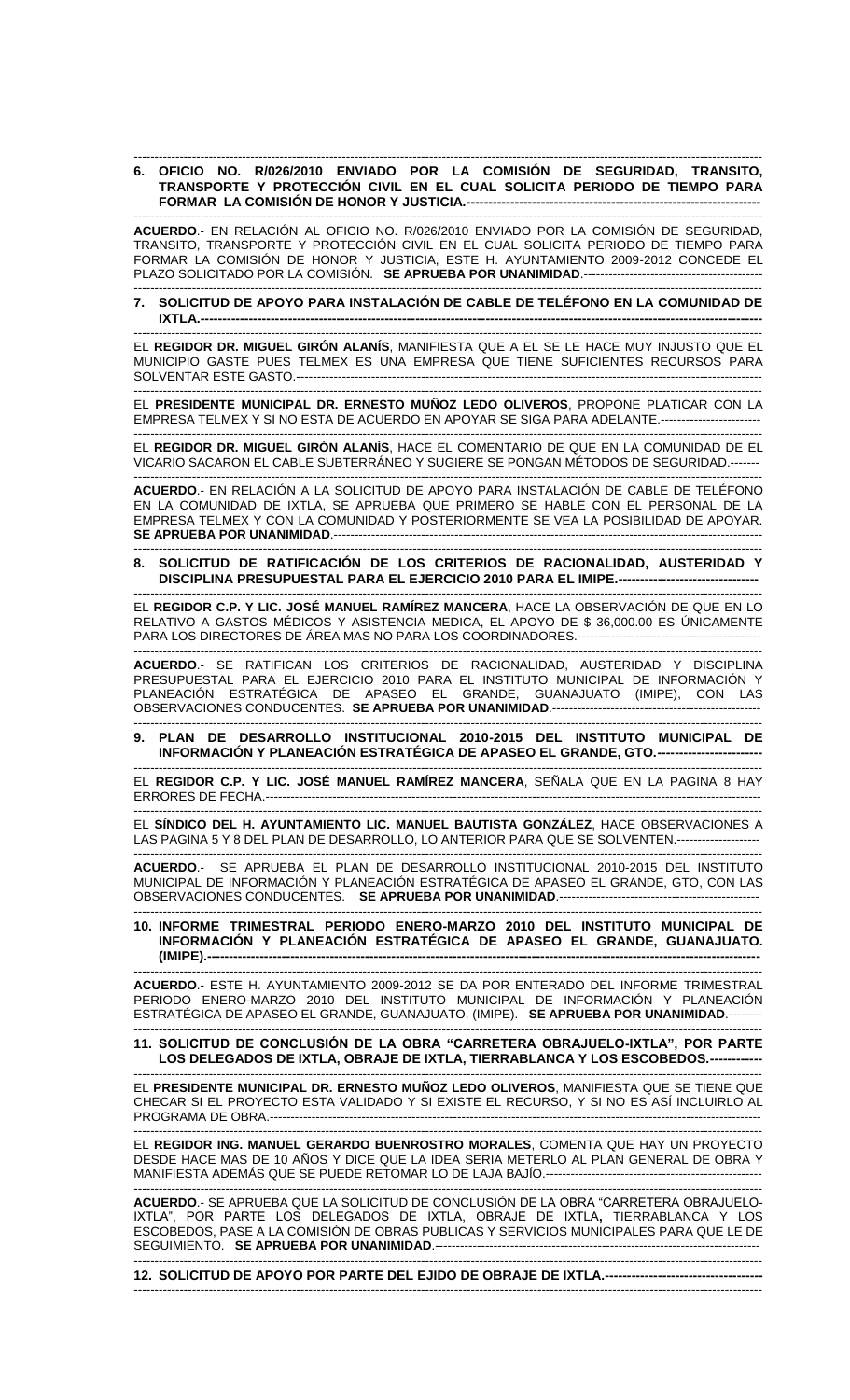EL **PRESIDENTE MUNICIPAL DR. ERNESTO MUÑOZ LEDO OLIVEROS**, MENCIONA QUE YA SE INICIO EL PROGRAMA DE BORDOS Y CAMINOS ZACA COSECHAS.------------------

------------------------------------------------------------------------------------------------------------------------------------------------------- **ACUERDO**.- SE APRUEBA QUE LA SOLICITUD DE APOYO POR PARTE DEL EJIDO DE OBRAJE DE IXTLA PASE A LA COMISIÓN DE DESARROLLO RURAL Y FOMENTO AGROPECUARIO, PARA SU ANÁLISIS Y POSTERIOR DICTAMEN. **SE APRUEBA POR UNANIMIDAD**.------------------------------------------------------------------

#### ------------------------------------------------------------------------------------------------------------------------------------------------------- **13. SOLICITUD DE APOYO PARA CURSO DE ESPECIALIDAD DE JUSTICIA ADMINISTRATIVA POR PARTE DEL JUEZ MUNICIPAL SUPLENTE.----------------------------**

------------------------------------------------------------------------------------------------------------------------------------------------------- EL **PRESIDENTE MUNICIPAL DR. ERNESTO MUÑOZ LEDO OLIVEROS**, MANIFIESTA QUE EL COSTO TOTAL DEL CURSO ES DE \$25,000.00 PERO SE LES ESTA HACIENDO EL 50% DE DESCUENTO.--------------

------------------------------------------------------------------------------------------------------------------------------------------------------- EL **REGIDOR ING. MANUEL GERARDO BUENROSTRO MORALES**, HACE MENCIÓN DE QUE EL JUZGADO ADMINISTRATIVO NADA MAS ERA TEMPORAL, ESTE APOYO NO TENDRÍA RAZÓN DE SER, Y PREGUNTA ¿COMO VA EL TRAMITE DE LA DEMANDA DEL ANTERIOR JUEZ MUNICIPAL?.----------------------

------------------------------------------------------------------------------------------------------------------------------------------------------- EL **PRESIDENTE MUNICIPAL DR. ERNESTO MUÑOZ LEDO OLIVEROS**, RESPONDE QUE SE ESTA EN ESPERA DE LA SENTENCIA.--------------------------------------------------------------------------------------------------------------

------------------------------------------------------------------------------------------------------------------------------------------------------- EL **JUEZ ADMINISTRATIVO MUNICIPAL SUPLENTE, LIC. PAULO CABRERA LAZARINI**, DA UNA EXPLICACIÓN SOBRE ESTE PUNTO.----------------------

------------------------------------------------------------------------------------------------------------------------------------------------------- **ACUERDO**.- EN RELACIÓN A LA SOLICITUD DE APOYO PARA CURSO DE ESPECIALIDAD DE JUSTICIA ADMINISTRATIVA POR PARTE DEL JUEZ ADMINISTRATIVO MUNICIPAL SUPLENTE, SE APRUEBA LA CREACIÓN DE LA PARTIDA DE CAPACITACIÓN PARA EL JUZGADO ADMINISTRATIVO MUNICIPAL Y SE AUTORIZA EL GASTO POR LA CANTIDAD DE \$ 12,500.00 (DOCE MIL QUINIENTOS PESOS 00/100M.N.), EL CUAL SE PLASMARA EN LA 2ª MODIFICACIÓN PRESUPUESTAL 2010. **SE APRUEBA POR UNANIMIDAD**.-

------------------------------------------------------------------------------------------------------------------------------------------------------- **14. OFICIO NO. 299/05/2010 ENVIADO POR LA TESORERA MUNICIPAL EN EL CUAL SOLICITA SE AUTORICE RECURSO ECONÓMICO CORRESPONDIENTE A LA REMODELACIÓN DE LA "SALA**  BICENTENARIO" Y "PLAZA BICENTENARIO".----

------------------------------------------------------------------------------------------------------------------------------------------------------- EL **REGIDOR ING. MANUEL GERARDO BUENROSTRO MORALES**, SEÑALA NO ESTA BIEN EL CONCEPTO DE LO SOLICITADO.--------------------------------------------------------------------------------------------------------------------------

------------------------------------------------------------------------------------------------------------------------------------------------------- **ACUERDO**.- SE AUTORIZA EJERCER EL GASTO DE \$171,924.12 (CIENTO SETENTA Y UN MIL NOVECIENTOS VEINTICUATRO PESOS 12/100M.N.) PARA LA REMODELACIÓN DE LAS OFICINAS DE OFICIALÍA MAYOR Y SERVICIOS MUNICIPALES. **SE APRUEBA POR UNANIMIDAD**.--------------------------------

------------------------------------------------------------------------------------------------------------------------------------------------------- **ACUERDO**.- SE AUTORIZA EJERCER EL GASTO DE \$ 236,457.53 (DOSCIENTOS TREINTA Y SEIS PESOS CUATROCIENTOS CINCUENTA Y SIETE PESOS 53/100M.N.) PARA LA REMODELACIÓN DEL ALUMBRADO DE LA PLAZA BICENTENARIO. **SE APRUEBA POR UNANIMIDAD**.---------------------------------------------------------

------------------------------------------------------------------------------------------------------------------------------------------------------- **15. OFICIO NO. 300/05/2010 ENVIADO POR LA TESORERA MUNICIPAL EN EL CUAL ENVÍA COTIZACIÓN ENVIADA POR EL CICCUM PARA REALIZAR EN EL MUNICIPIO LA "JORNADA CÍVICO PATRIOTICA-MEXICO".--------------------------------------------------------------------------------------------**

------------------------------------------------------------------------------------------------------------------------------------------------------- **ACUERDO**.- SE APRUEBA QUE EL OFICIO NO. 300/05/2010 ENVIADO POR LA TESORERA MUNICIPAL EN EL CUAL ENVÍA COTIZACIÓN ENVIADA POR EL CICCUM PARA REALIZAR EN EL MUNICIPIO LA "JORNADA CÍVICO PATRIOTICA-MEXICO", SE APRUEBA QUE PASE A LA COMISIÓN ESPECIAL PARA LA CELEBRACIÓN DE LOS FESTEJOS DEL BICENTENARIO DE LA INDEPENDENCIA Y CENTENARIO DE LA REVOLUCIÓN, PARA QUE ANALICE LA POSIBILIDAD DE REALIZAR EL EVENTO EN UNA FECHA POSTERIOR. **SE APRUEBA POR UNANIMIDAD.------------------------------**

**16. DICTAMEN DE COMISIONES.--**

**A). COMITÉ DE ADQUISICIONES, ENAJENACIONES, ARRENDAMIENTOS Y CONTRATACIÓN DE SERVICIOS.-------- B). COMISIÓN DE DESARROLLO RURAL Y FOMENTO AGROPECUARIO.-----------------------------------------------------------**

-------------------------------------------------------------------------------------------------------------------------------------------------------

------------------------------------------------------------------------------------------------------------------------------------------------------- **A). COMITÉ DE ADQUISICIONES, ENAJENACIONES, ARRENDAMIENTOS Y CONTRATACIÓN DE SERVICIOS.--------------------------------------------------------------------------------------------------------------------------------------**

------------------------------------------------------------------------------------------------------------------------------------------------------- **1**.- EL **SECRETARIO DEL H. AYUNTAMIENTO LIC. JUAN ANTONIO GARCÍA OLIVEROS**, DA LECTURA AL ACTA NO. 12ª DE FECHA 04 DE MAYO DE 2010, DEL COMITÉ DE ADQUISICIONES, ENAJENACIONES, ARRENDAMIENTOS Y CONTRATACIÓN DE SERVICIOS DEL MUNICIPIO DE APASEO EL GRANDE, GTO., EN LAS CUALES SE APROBARON LOS SIGUIENTES ACUERDOS: **12.I** ANALIZADAS Y DISCUTIDAS LAS COTIZACIONES PRESENTADAS, ÉSTE COMITÉ APRUEBA POR UNANIMIDAD DE LOS PRESENTES AUTORIZAR A LA DIRECCIÓN DE OBRAS PÚBLICAS MUNICIPALES A ADQUIRIR LOS MATERIALES PARA LA CONSTRUCCIÓN DE LAS VIVIENDAS DEL PROGRAMA "MI CASA DIFERENTE" COMO SE DESCRIBE A CONTINUACIÓN: AL PROVEEDOR *LA PALMA* TODO PARA LA CONSTRUCCIÓN REPRESENTADO POR EL C. ÁNGEL RAMÍREZ MENDOZA SE ASIGNA EL SUMINISTRO DE 225 (DOSCIENTOS VEINTICINCO) VIAJES DE 6 M3 (1,350 M3) DE ARENA DE RÍO CON UN COSTO POR VIAJE DE \$ 1,020.00 (MIL VEINTE PESOS 00/100 MN), DANDO UN TOTAL DE \$ 229,500.00 (DOSCIENTOS VEINTINUEVE MIL QUINIENTOS PESOS 00/100 MN) MAS 16% DE IVA \$ 36,720.00 (TREINTA Y SEIS MIL SETECIENTOS VEINTE PESOS 00/100 MN) **DANDO UN TOTAL DE LA COMPRA DE \$ 266,220.00 (DOSCIENTOS SESENTA Y SEIS MIL DOSCIENTOS VEINTE PESOS 00/100 MN).** AL PROVEEDOR *AGACEL AGREGADOS Y ASFALTOS, S.A. DE C.V.* REPRESENTADO POR EL ING. EDMUNDO JIMÉNEZ SUSO SE ASIGNA EL SUMINISTRO DE 450 (CUATROCIENTOS CINCUENTA) M3 DE GRAVA DE ¾ A UN COSTO POR M3 DE \$ 144.00 (CIENTO CUARENTA Y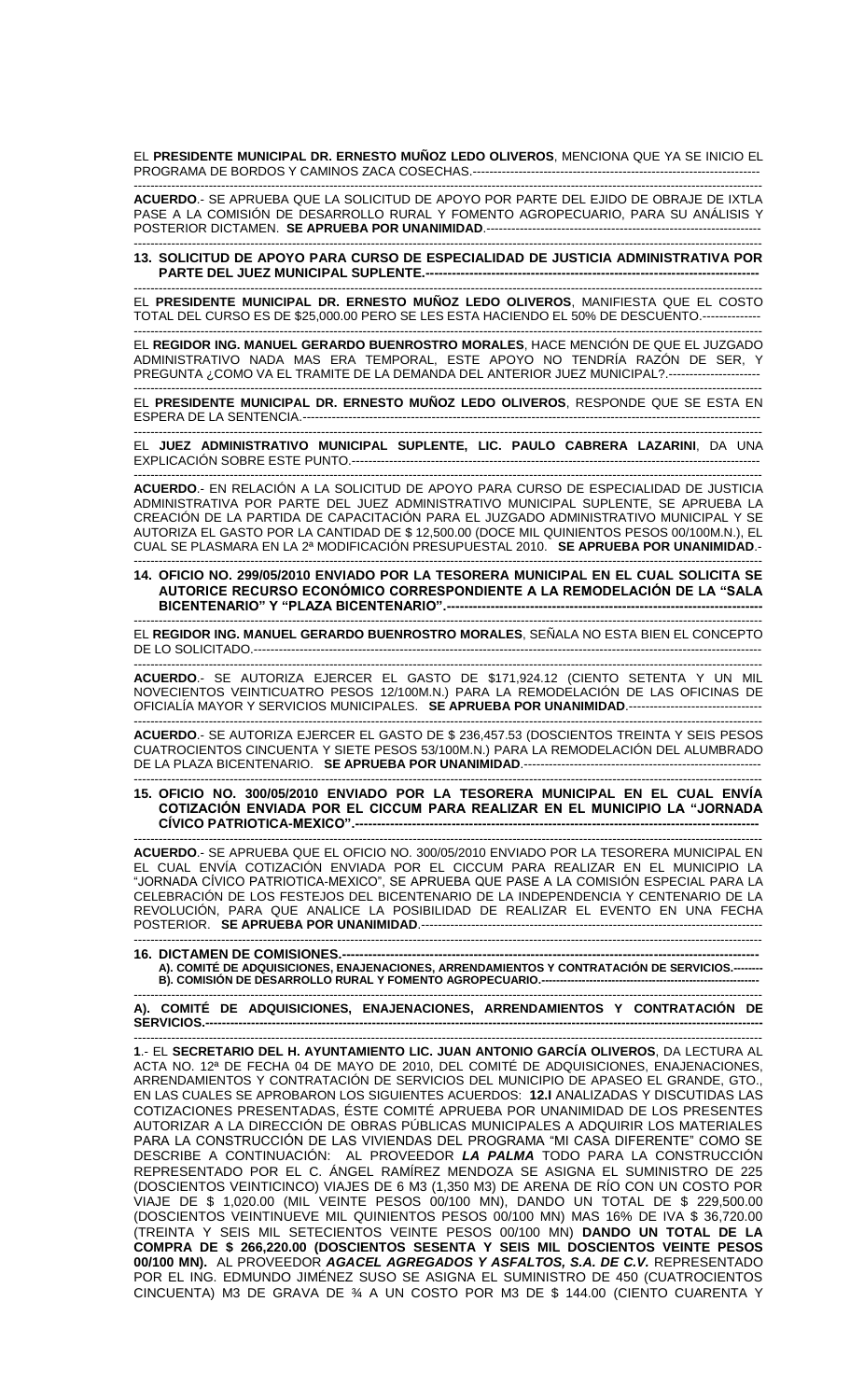CUATRO PESOS 00/100 MN) DANDO UN TOTAL DE \$ 64,800.00 (SESENTA Y CUATRO MIL OCHOCIENTOS PESOS 00/100 MN) MAS 16% DE IVA \$ 10,368.00 (DIEZ MIL TRESCIENTOS SESENTA Y OCHO PESOS 00/100 MN) **DANDO UN TOTAL DE LA COMPRA DE \$ 75,168.00 (SETENTA Y CINCO MIL CIENTO SESENTA Y OCHO PESOS 00/100 MN).** AL PROVEEDOR *LADRILLERA PÉREZ* REPRESENTADO POR EL C. CLEMENTE ABEL PÉREZ MORALES SE ASIGNA EL SUMINISTRO DE 300 (TRESCIENTOS) MILLARES DE TABIQUE ROJO DE 14X7X28 A UN COSTO POR MILLAR DE \$ 1,250.00 (MIL DOSCIENTOS CINCUENTA PESOS 00/100 MN) DANDO UN TOTAL DE \$ 375,000.00 (TRESCIENTOS SETENTA Y CINCO MIL PESOS 00/100 MN) MAS 16% DE IVA \$ 60,000.00 (SESENTA MIL PESOS 00/100 MN) **DANDO UN TOTAL DE LA COMPRA DE \$ 435,000.00 (CUATROCIENTOS TREINTA Y CINCO MIL PESOS 00/100 MN).** PARA CUBRIR EL PAGO DE ESTA ADQUISICIÓN SE TOMARÁ DE LA CUENTA RAMO XXXIII, FONDO I 2010, PARTIDA 5-516-007-514-600-014-001 DENOMINADA "MI CASA DIFERENTE". **12.II** ANALIZADAS Y DISCUTIDAS LAS COTIZACIONES PRESENTADAS, ÉSTE COMITÉ APRUEBA POR UNANIMIDAD DE LOS PRESENTES NO AUTORIZAR LA ADQUISICIÓN A LA DIRECCIÓN DE SEGURIDAD PÚBLICA, VIALIDAD Y TRANSPORTE, EN VIRTUD DE QUE LOS PROVEEDORES NO ESTÁN COTIZANDO SOBRE EL MISMO EQUIPO DE CÓMPUTO, POR LO QUE ESTE PUNTO SE RETOMARÁ EN UNA REUNIÓN POSTERIOR DE COMITÉ DE ADQUISICIONES. **12.III** ANALIZADAS Y DISCUTIDAS LAS COTIZACIONES PRESENTADAS, ÉSTE COMITÉ APRUEBA POR UNANIMIDAD DE LOS PRESENTES AUTORIZAR A LA DIRECCIÓN DE SERVICIOS GENERALES Y ECOLOGÍA A CONTRATAR LOS SERVICIOS DEL PROVEEDOR *GUERRERO´S* REPRESENTADO POR EL C. FELIPE GUERRERO PARA LA FABRICACIÓN DE 10 (DIEZ) CONTENEDORES PARA BASURA CON CARACTERÍSTICAS SIGUIENTES: LÁMINA CALIBRE 1/8 (10MM), CARGADORES PTR 2" CALIBRE 10, BASTIDOR PTR 4" X 2" CALIBRE 10, 4 TAPAS PARTE SUPERIOR, 2 PUERTAS PARTE TRASERA. MEDIDAS: 2.44 METROS DE LARGO, 2.55 METROS DE ANCHO, 96 CMS DE ALTURA Y 126 CMS DE ALTURA PARTE MEDIA A UN COSTO UNITARIO DE \$ 42,000.00 (CUARENTA Y DOS MIL PESOS 00/100 MN), **DANDO UN TOTAL DE LA COMPRA DE \$ 420,000.00 (CUATROCIENTOS VEINTE MIL PESOS 00/100 MN) COSTO NETO**. PARA CUBRIR EL PAGO DE ESTA ADQUISICIÓN SE HARÁ DE LA SIGUIENTE FORMA: EL 50% QUE CORRESPONDE A LA CANTIDAD DE \$ 210,000.00 (DOSCIENTOS DIEZ MIL PESOS 00/100 MN) SE APLICARÁ A LA CUENTA RAMO XXXIII, FONDO II 2010, PARTIDA 5-517-007-513-002-012-001 DENOMINADA APORTACIÓN AL PROGRAMA FOAM Y PARA CONTROL DE PRESUPUESTO PROGRAMÁTICO CARGARÁ AL PROGRAMA 1, PROYECTO 1, META 1, Y EL OTRO 50% QUE CORRESPONDE A LA CANTIDAD DE \$ 210,000.00 (DOSCIENTOS DIEZ MIL PESOS 00/100 MN) SERÁ LIQUIDADO MEDIANTE EL RECURSO PROMOVIDO POR EL INSTITUTO DE ECOLOGÍA DEL ESTADO DE GUANAJUATO DEL FONDO PARA EL MEJORAMIENTO Y DESCENTRALIZACIÓN AMBIENTAL (FOAM).", ACTA QUE SE ANEXA AL APÉNDICE DEL ACTA DE LA PRESENTE SESIÓN.-----------------------

------------------------------------------------------------------------------------------------------------------------------------------------------- **ACUERDO.**- SE APRUEBAN LOS ACUERDOS TOMADOS EN EL ACTA NO. 12ª DE FECHA 04 DE MAYO DE 2010, DEL COMITÉ DE ADQUISICIONES, ENAJENACIONES, ARRENDAMIENTOS Y CONTRATACIÓN DE SERVICIOS DEL MUNICIPIO DE APASEO EL GRANDE, GTO. **SE APRUEBA POR UNANIMIDAD.**---------------

#### ------------------------------------------------------------------------------------------------------------------------------------------------------- **B). COMISIÓN DE DESARROLLO RURAL Y FOMENTO AGROPECUARIO.------**

------------------------------------------------------------------------------------------------------------------------------------------------------- **1**.- EL SECRETARIO DEL H. AYUNTAMIENTO LIC. JUAN ANTONIO GARCÍA OLIVEROS, DA LECTURA AL DICTAMEN NO. CDRyFA/01/04/10 RELATIVO A LAS REGLAS DE OPERACIÓN PARA LA APLICACIÓN DEL PROGRAMA "TECHO DIGNO 2010", EN EL CUAL SE RESUELVE LO SIGUIENTE: **PRIMERO**.- ESTA COMISIÓN RESULTO COMPETENTE PARA CONOCER DEL PRESENTE ASUNTO DE CONFORMIDAD AL ARTICULO INVOCADO EN EL PROEMIO DEL PRESENTE DICTAMEN. **SEGUNDO**.- ESTA COMISIÓN PROPONE QUE SE CONSIDEREN COMO BENEFICIARIOS DEL PROGRAMA "TECHO DIGNO 2010", SIN APORTACIÓN ALGUNA, A LAS PERSONAS QUE SE ENCUENTRAN EN LA SITUACIÓN DE: DISCAPACIDAD, PERSONAS DE LA TERCERA EDAD, HUÉRFANOS DE PAPA O MAMA, SIEMPRE Y CUANDO ESTEN A CARGO DE UN TUTOR, ASÍ COMO A NINOS ABANDONADOS QUE IGUALMENTE ESTÉN A CARGO DE UN TUTOR Y QUE EL TUTOR NO CUENTE CON LOS MEDIOS ECONÓMICOS SUFICIENTES. ASÍ MISMO, QUE LAS PERSONAS QUE SE ENCUENTRAN EN EDAD PRODUCTIVA QUE REQUIERAN DE UN TECHO DIGNO Y QUE NO CUENTEN CON RECURSOS ECONÓMICOS SUFICIENTES, PREVIO ESTUDIO SOCIOECONÓMICO, SOLAMENTE APORTARAN EL 25% DEL COSTO DEL MATERIAL QUE SE LES ASIGNE PARA SU TECHO DIGNO, OTORGÁNDOLES UN PERIODO DE 30 DÍAS NATURALES A PARTIR DEL DÍA DE LA ENTREGA DEL MATERIAL PARA SU INSTALACIÓN, EN CASO CONTRARIO SE RECOGERÁ EL MATERIAL Y SE DESIGNARA OTRO BENEFICIARIO. **TERCERO**.- EN BASE A LO ANTERIORMENTE EXPUESTO, LA COMISIÓN DE DESARROLLO RURAL Y FOMENTO AGROPECUARIO PONE A SU CONSIDERACIÓN DE ESTE H. AYUNTAMIENTO EL PRESENTE DICTAMEN PARA SU APROBACIÓN O LO CONDUCENTE", DICTAMEN QUE SE ANEXA AL APÉNDICE DEL ACTA DE LA PRESENTE SESIÓN.-----

------------------------------------------------------------------------------------------------------------------------------------------------------- **ACUERDO**.- SE APRUEBA EL DICTAMEN NO. CDRyFA/01/04/10 DE LA COMISIÓN DE DESARROLLO RURAL Y FOMENTO AGROPECUARIO, RELATIVO A LAS REGLAS DE OPERACIÓN PARA LA APLICACIÓN DEL PROGRAMA "TECHO DIGNO 2010", ASÍ MISMO SE APRUEBA QUE LOS PAGOS CORRESPONDIENTES SE REALICEN ANTES DE LA ENTREGA DEL MATERIAL. **SE APRUEBA POR UNANIMIDAD.----**

-------------------------------------------------------------------------------------------------------------------------------------------------------

**17. ASUNTOS GENERALES.----**

------------------------------------------------------------------------------------------------------------------------------------------------------- **A).** OFICIO NO. OP/433/05/2010 ENVIADO POR EL DIRECTOR DE OBRAS PUBLICAS EN EL CUAL SOLICITA SE CONSIDEREN ALGUNOS PUNTOS EN LA PRÓXIMA MODIFICACIÓN PRESUPUESTAL.---------- -------------------------------------------------------------------------------------------------------------------------------------------------------

EL **DIRECTOR DE OBRAS PUBLICAS, ING. LUIS LÓPEZ HERRERA** DA UNA EXPLICACIÓN AL RESPECTO. -------------------------------------------------------------------------------------------------------------------------------------------------------